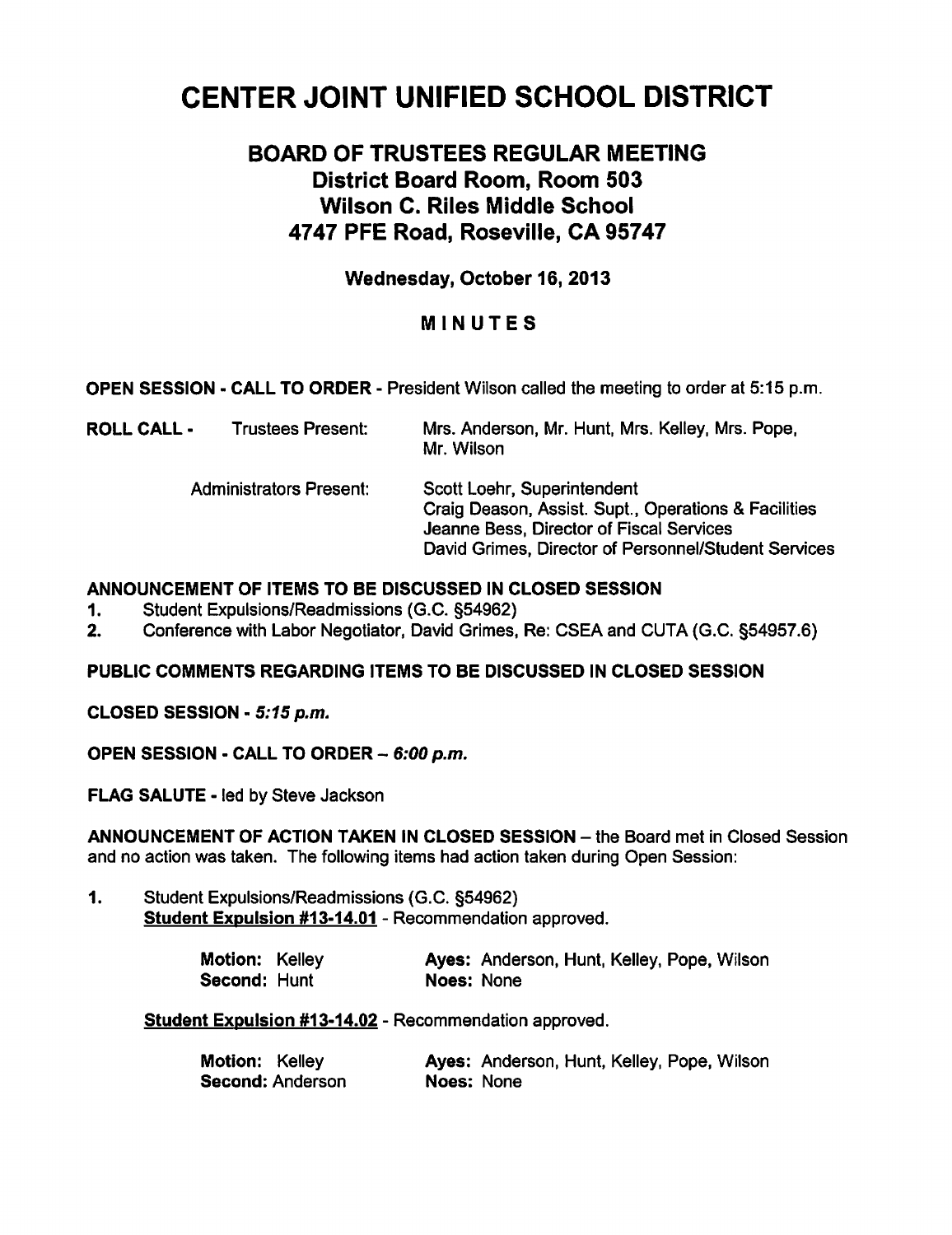ADOPTION OF AGENDA - There was a motion to approve the adoption of the agenda as amended: Table Consent Agenda Item #22

> Motion: Anderson **Vote: General Consent** Second: Kelley

# STUDENT BOARD REPRESENTATIVE REPORTS

1. Center High School - Kelsey Wooley

- had homecoming 2 weeks ago. There were 525 students that came to the dance. The Juniors won 1<sup>st</sup> place for decorations, and Sophmores won 1<sup>st</sup> place for the skit.

next week they will be holding the Breast Cancer Awareness football game. There will be pink Breast Cancer Awareness shirts available for sale at the game. They hope to have a pink zone at the game. - November 1<sup>st</sup> will be the blood drive; sign ups start next week. They hope to get 161 people signed up and 99 pints of blood.

2. McClellan High School - Todd Joyce

welcomed Kari Knutson back.

- McClellan will be offering the ASVAB test on Tuesday October 2<sup>nd</sup>; interested students can sign up in the office.

thanks to generous donations from the Antelope Lions Club, Roger Calhoun and the rest of the McClellan staff, they will be providing at least 8 McClellan families with Thanksgiving dinners this holiday season.

congratulated Ms. Baioni for having her project funded through DonorsChoose.org. The classroom will be receiving a wondrous subscription to the New York Times of Fun Magazine. This will allow the students to review world-wide current events to teach common core standards in her classroom. special thanks was also given to John Telles and the Chevron Corporation for supporting her classroom.

- the week of October 21<sup>st</sup> students and staff will be participating in Breast Cancer Awareness Week. There will be a bake sale fundraiser and Wear Pink Day. Proceeds from the bake sale will be donated to the local breast cancer support group in the name of McClellan families who have been affected by this disease.

- During the week of October 28<sup>th</sup> students and staff will be participating in the Red Ribbon Week activities, including daily reminders of the dangers of using drugs.

- the 1st trimester ends on Friday, November  $1<sup>st</sup>$ 

3. Antelope View Charter School- Marianna Flore

Ms. Babikova is out on maternity leave. She is due anytime now with twins and will be back in April.

4. Global Youth Charter School - Marianna Flore

- soccer and volleyball season is winding down. They have been a lot more competitive this year.

- have a new event called Trunk or Treat; it will be held in their parking lot on October  $25<sup>th</sup>$ . They will be decorating cars and have the community come out and do some safe trick-or-treating.

- thanked Mrs. Pope for coming out and visiting both sites.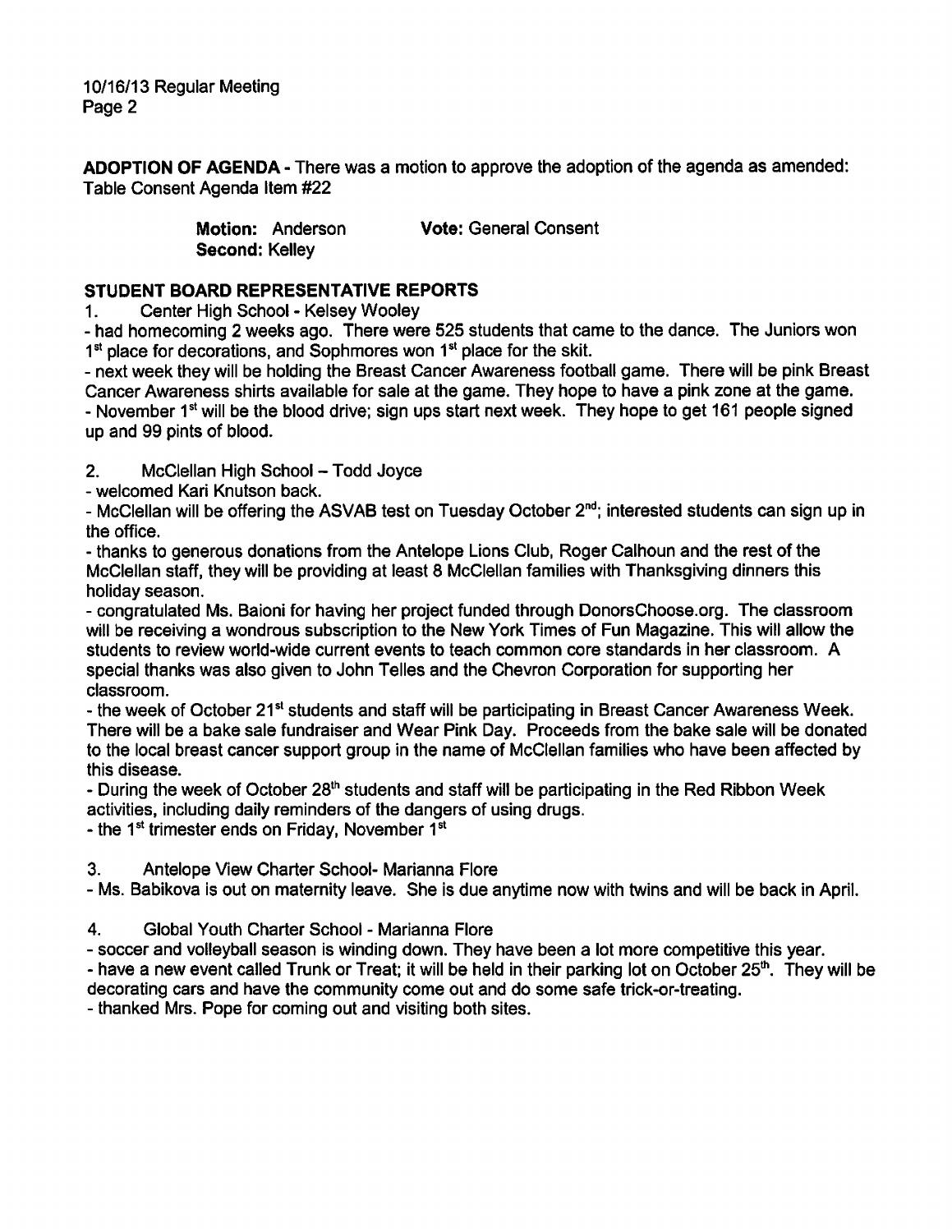# ORGANIZATION REPORTS

CSEA - Cyndy Mitchell, President, was not available to report.  $\mathbf 1$ 

CUTA - Heather Woods, President, noted that there is an amazing change from a year ago.  $2.$ She noted that they are going back to issues that they had in 2000; issues that are fixable, issues that the union and district can meet on and be able to fix within a half hour. Prioritizing their needs as they bring things back will be the most important part; to prioritize things on what we feel is most important like: grade levels at the elementary sites - getting those class sizes smaller; at the secondary level and even the elementary level, making sure we have stipend positions so that we can have lots of options for different clubs and activities; and at the high school looking at alternative schedules to bring more students to our district, increasing the amount of classes that they can take. She then talked about the things that she learned is going on at our school sites: Spinelli has a new Healthy Play mural, and the Star Brunch was a huge success; Oak Hill had a Fall Festival 2 weeks ago; Oak Hill will have Movie Night this Friday and on Oct 25<sup>th</sup> will have a Trunk and Treat; Dudley has many new clubs on campus, including the Ukulele Club; Dudley is also re-starting the Science Club; Dudley currently has a really good on-campus field trip called Re-create; North Country has a food pantry; if you have any extras please bring it by; this Friday North Country is having their Harvest Festival; and there are CHS football games to attend.

# STUDENT/STAFF RECOGNITIONS

Staff Recognition - Scott Loehr noted that we wanted to recognize Holland Myers for his  $\mathbf{1}$ . efforts over the last 2 years to the new courses that he has done on his own dime, his own time, and spending so much energy on contacting and getting a hold of people to make this happen. Mr. Loehr noted that they have now received national demonstration status, "National 9-1-1 Training Center". Mike Jordan, Principal at CHS, noted that Mr. Myers has 30 plus years at Center High School, but what Mr. Myers has done in the last 2 years is phenomenal. Mr. Myers is 100% responsible due to his drive, his passion, and his enthusiasm for the 9-1-1 program, as well as for the Pharmacy program. That is why those programs have come to life, that is why they are successful, that is why we hear a buzz from students, families and parents. All of the credit goes to Holland Myers. He put in a lot of volunteer time, sitting in and observing at the 9-1-1 Dispatcher Call Center in Sacramento, observing, getting a feel for it. He put in Parent Nights to see if there was enthusiasm for this. He came up with the curriculum. Mr. Jordan congratulated him and gave him a deep thank you.

Mr Loehr noted that career education classes are for preparing students for careers outside of the high school. Trustee Hunt noted that this class has students with employable skills. He thanked him for his hard work and amazing things he does for kids over the years with very little gain for himself. Trustee Anderson noted that this is a program very close to her heart. She noted that at a time when people said that there was no money or it couldn't be done Mr. Myers stood up and said he was going to do it and do whatever it takes to get it done. She noted that it was amazing watching him develop this program. Not only did he bring it to the district and set it up, but it has become a nationally recognized program. Trustee Pope thanked him for his hard work. Trustee Wilson noted that our district has always been a district that does more with less. He thanked him for continuing that great tradition, that hopefully will inspire more teachers. We try to do our best for our students, even if we don't have money.

Holland Myers noted that this was able to happen because of this district. This could not have happened in any other district. He noted that we are the first high school in 43 countries with a full time course in 9-1-1. He noted that he really enjoys working with the kids in this program. He added that as soon as they have the materials, the students in this course will also be trained in CPR.

Mr. Myers was presented a certificated of appreciation.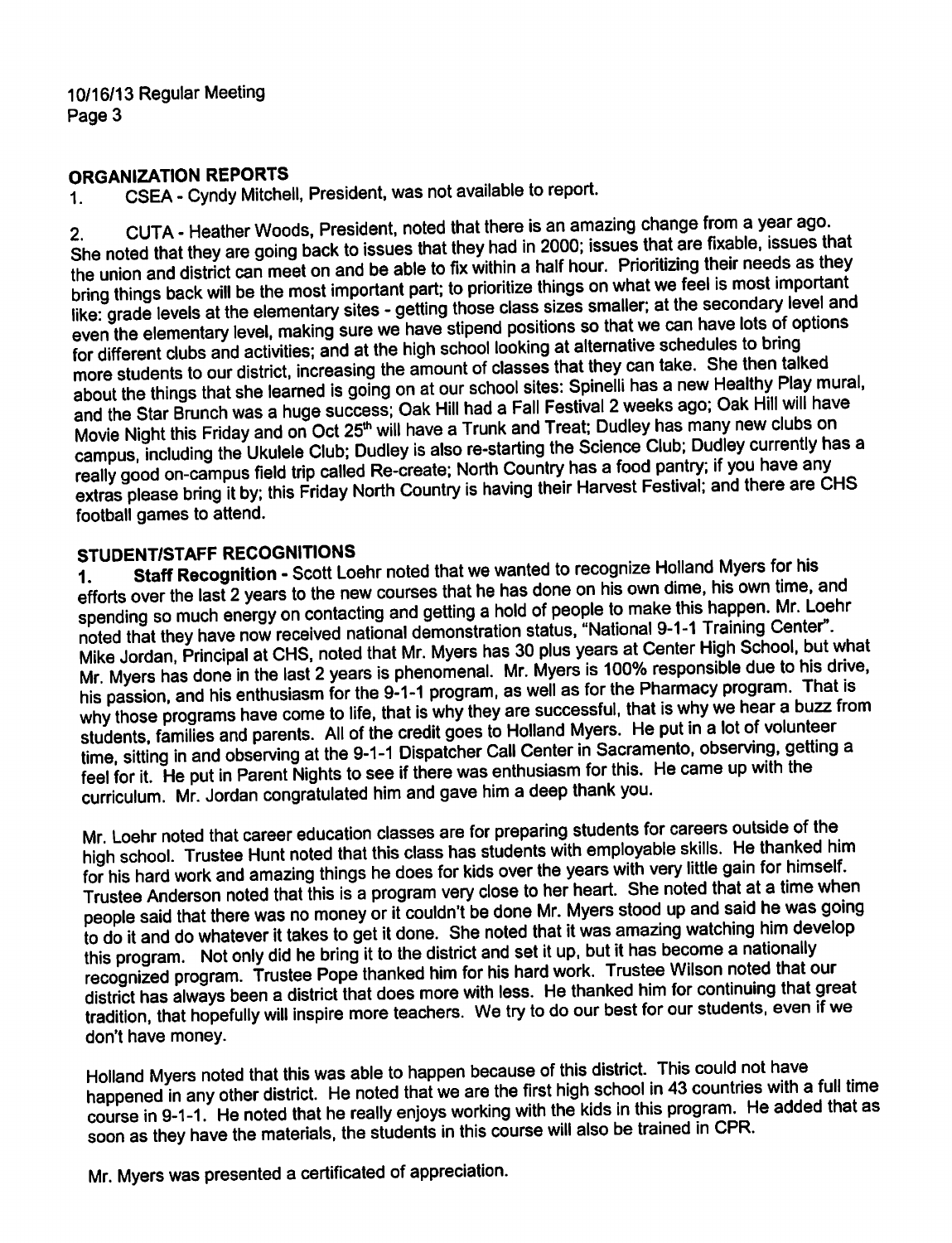# REPORTS/PRESENTATIONS

1. Local Control Funding Formula/Local Control Account Plan - Jeanne Bess, Director of Fiscal Services, noted that with the adoption of LCFF we no longer have revenue limits, categorical programs, extra money for textbooks, money for some of our popular programs, deferred maintenance. All of these programs have been rolled into these different funding mechanisms. The base formula is the dollar amount per student, per grade level. That supplies majority of the money that we must use for day to day operations. It also means that we have to be very diligent in our planning and our budget. In addition to the base funding formula there is also additional money given to us for supplementary and concentration grants that are based on the free and reduced eligible students, foster youth and English Learners. LCAP will be determined once the state gives us the guidelines. It will be a collaboration of community and parents to help our students achieve the full education and will be particularly focused on the students that qualify in the socioeconomic areas. Once this plan is put together we must incorporate the budget so that the 2 can work together. It will be brought to the Board in May. She noted that we know that our funding is to be equal to last year. She provided the Board a pamphlet that was handed out at the School Services of California Workshop that she attended. She noted that she will try keep the Board updated. She noted that we will be forming committees and we would like to get as much input as possible. Mr. Loehr noted that it is different than what we are used to. The timeline is very crazy. We are coming together early so we can try to plan early. Trustee Kelley asked when the collaboration meetings will be held. Mr. Loehr noted that we have heard that a draft template may come out in November; we may start meeting in the spring. Trustee Kelley noted that there is not a lot of data available; we will have to find a source for data. Ms. Bess noted that this is why we want a lot of input. Mr. Loehr noted that as soon as we have information we will start planning meetings. Ms. Bess noted that it is really critical that the Board gets involved to help and give input. Trustee Anderson asked if the categoricals are totally being wiped off the map. Ms. Bess noted that the state categoricals are gone. It is all rolled into the base grant. It will be our decision as a community and as a Board where this money is to be spent. Trustee Anderson asked for the list of categoricals (how much we are talking about) to figure out what we are going to keep, where we are going, and where we have been over the last few years. Mr. Loehr noted that even though money is coming in, we still need to fund the programs we want to keep, like GATE.

# COMMENTS FROM THE AUDIENCE REGARDING ITEMS NOT ON THE AGENDA

Heather Woods noted that Wilson C. Riles had their first Algebra Success Academy Family Math Night. Teachers from Center applied for a CTA grant and were given the grant. North Country and Riles is doing it now, but are looking at adding some other schools. The next night is December  $10<sup>th</sup>$ . Candy Ray is the coordinator for the district; email her if you would like more information.

# BOARD/SUPERINTENDENT REPORTS

## Mrs. Pope

- thanked Mr. Hughey and Mr. DeArcos; toured the sites last week.
- attended the SCOE Dinner with Mr. Loehr and Trustee Kelley.
- noted that she has someone that would like to help with the math curriculum selection.
- went to CHS and Riles Middle School.
- dropped by the CHS homecoming dance; game was wonderful even though we didn't win.
- was at Riles MS while they were doing an earthquake drill.

- noted that there is a family that took in 2 kids into their home and engaged them in activities; noted that we have a great community.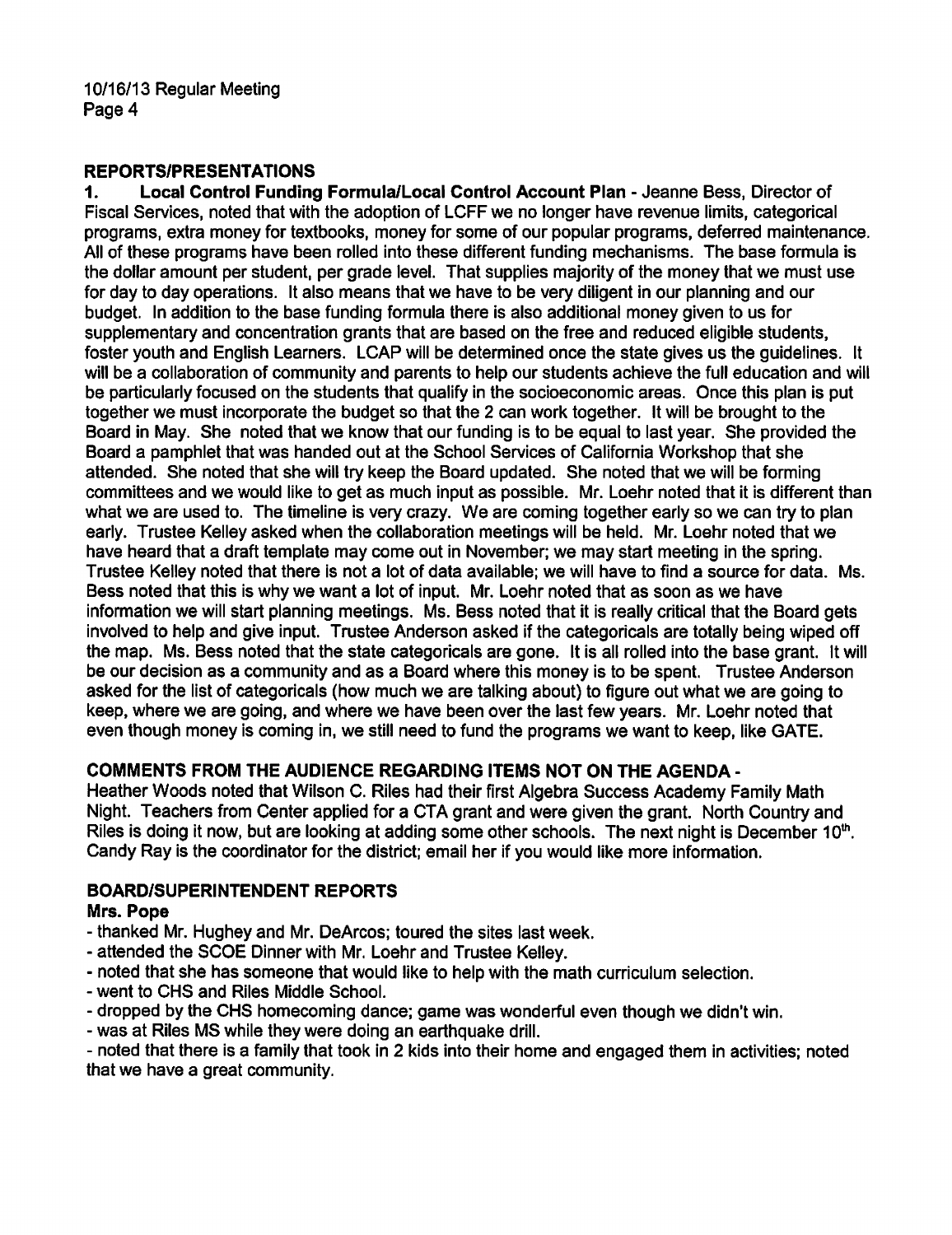# BOARD/SUPERINTENDENT REPORTS (continued)

#### Mrs. Anderson

- noted that she tends to work the snack bar for home games. Mr. Loehr brought in a group of people to work the snack bar so that the families could watch the homecoming game. Thanked everyone that participated in that.

#### Mr. Hunt

attended the homecoming game; fun night and well attended.

- went to the Fall Festival at Oak Hill.
- noted that he is glad to hear that the math curriculum is moving forward.

commented on Ms. Woods comment about the way things feel in the district and that the board felt that class size reduction as priority, and he noted that it is important to both groups, here and CUTA.

## Mrs. Kelley

- noted that vesterday she had the opportunity to visit a couple schools; Mr. DeArcos gave a great tour and lots of information; saw new asphalt and paint; visited childcare center, and visited classrooms. - met Mr. Wartena and talked about some of the things they do in the community. There are a lot of things people can do in the community.

- visited Dudley and saw the Re-create "field trip".
- visited the Personnel and Student Services Department.
- attended the homecoming game and worked the snack bar; she noted that it was great.

- was supposed to tour a school that uses Linked Learning, but was not able to go; she did get a lot of information about it.

- attended the Sacramento County School Boards Association Dinner with Mr. Loehr and Mrs. Pope.
- she noted that she is scheduled to attend the annual CSBA conference this year
- welcomed Todd and Kelsey (student board reps).
- thanked Mr. Myers for the t-shirt; congratulated him on the success of the program.
- thanked Heather for the M&Ms.

## Mr. Loehr

attended the Safety Committee Meeting. They will be adding after hours procedures to the policy.

- noted that last month the Board approved the Plan for Technology; by December  $1<sup>st</sup>$  we will have our bid for wifi.

noted that we will start seeing the purchasing of items for the mobile labs and projectors on future board agendas/

announced that STAR is official gone; we now have Cal MAPP. This also means that we will no longer have an API.

mentioned that the math committee came up; Mrs. Lawson will be starting to put that together. Our goal is that grades 6-12 will have new materials.

- noted that our district was selected by the state to come in and review our Special Ed records.
- has been in many classrooms and continues to be impressed with what he sees.

thanked Mr. Deason's department for the new Board Room sign which is out front

## Mr. Wilson

- noted that math books were much better when he was a kid.
- attended the homecoming game.
- had a fun tour at Dudley Elementary.
- noted that his son Liam scored his first 2 touchdowns for the Jr Cougars.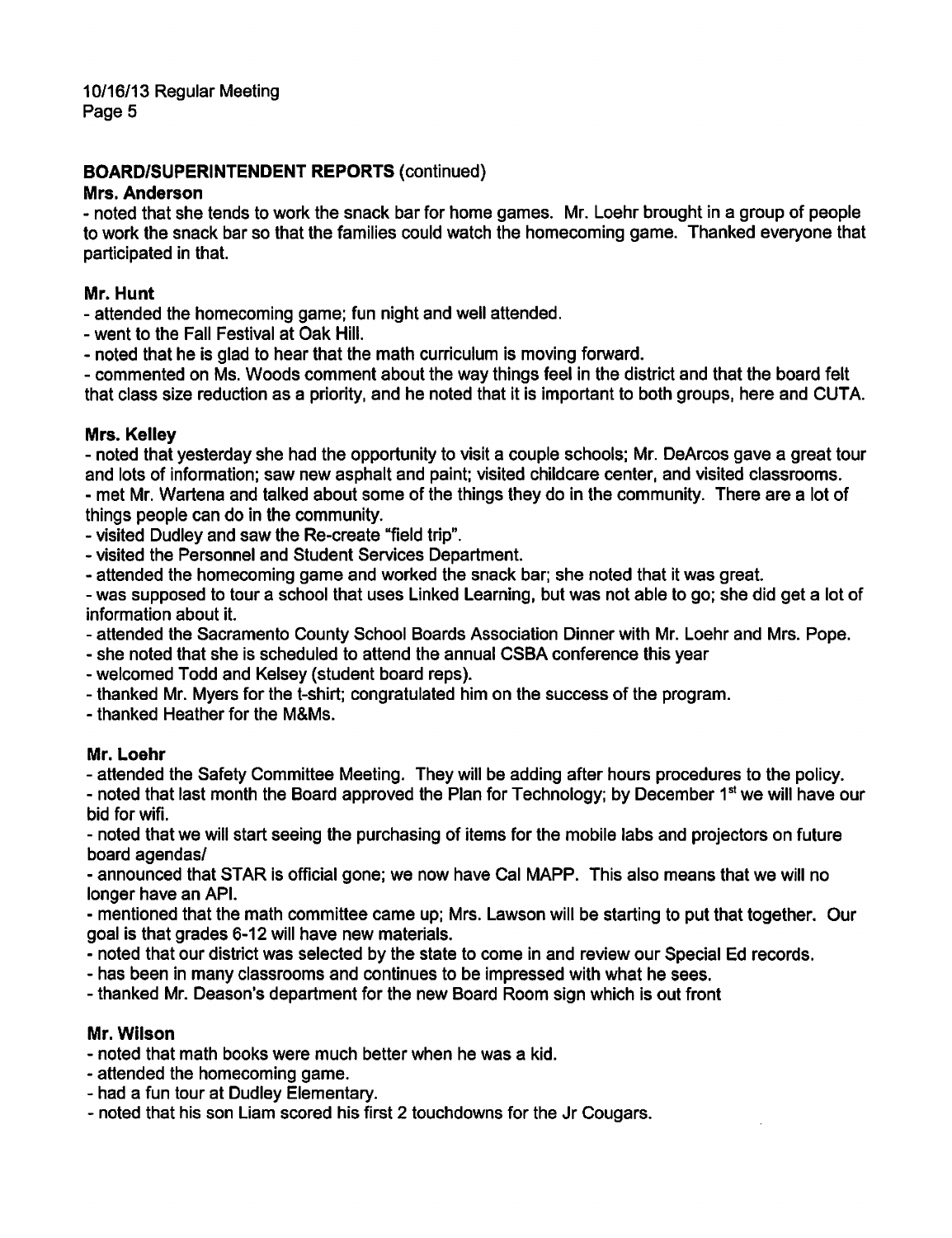#### CONSENT AGENDA

- 1. Approved Adoption of Minutes from September 16, 2013 Regular Meeting
- 2. Approved Classified Personnel Transactions
- 3. Approved Certificated Personnel Transactions
- 4. Approved Job Description: Relief Driver
- 5. Approved Memorandum of Understanding between CJUSD and CSEA Regarding Temporary Change in Article XI, Section B: Out of District Route Bidding
- 6. Approved Memorandum of Understanding between CJUSD and CSEA Regarding Classified Lay-offs/Reductions in Hours for the 2013/14 SY
- 7. Approved Professional Service Agreement: Supported Life Institute/CTEC
- 8. Approved Professional Service Agreement: Shannan Taylor, MFT
- 9. Ratified 2013/2014 Individual Service Agreements:
	- 2013/14-149 Atkinson Youth Services
	- 2013/14-150 American River
	- 2013/14-151,152 Easter Seals
	- 2013/14-153 Mary Gwaltney, PhD
	- 2013/14-154 Guiding Hands
	- 2013/14-155 Baby Steps
- 10. Approved 2013/2014 Master Contracts:
	- Atkinson Youth Services
	- Baby Steps
- 11. Approved Surplus Books to be Recycled/Discarded
- 12. Approved Memorandum of Understanding between Sacramento Cal-SOAP Consortium and Center Joint Unified School District: 2013-2014-1
- 13. Approved Field Trip: CHS AVID to California State University Fresno
- 14. Approved Field Trip: FBLA Northern California Leadership Development Institute CHS
- 15. Approved 6<sup>th</sup> Grade Science Camp at Alliance Redwoods Education Center Oak Hill
- 16. Approved Final Payment for the Wilson Riles Middle School Painting Project
- 17. Approved Final Payment for the Old Junior High and McClellan High Schools Painting Project
- 18. Approved Final Payment for the Center High School Painting Project
- 19. Approved Final Payment for the North Country and Oak Hill School Parking Lots Paving Repair **Project**
- 20. Approved Amendment No. 7 to Five Year Agreement with Child Development Centers
- 21. Approved Amendment No. 8 to Five Year Agreement with Child Development Centers
- 22. This item was removed from the agenda.
- 23. Approved Agreement for Participation in the Center Joint Unified School District School-Age Child Care
- 24. Approved Payroll Orders: July 2013 September 2013
- 25. Approved Supplemental Agenda (Vendor Warrants): September 2013

|                | <b>Motion: Anderson</b> | <b>Vote: General Consent</b> |
|----------------|-------------------------|------------------------------|
| Second: Kelley |                         |                              |

22. Tabled Contract with Philip Service Corp. For Waste Disposal There was a motion to Table this items indefinitely.

| Motion: Kelley |            | Ayes: Anderson, Hunt, Kelley, Pope, Wilson |  |  |
|----------------|------------|--------------------------------------------|--|--|
| Second: Hunt   | Noes: None |                                            |  |  |